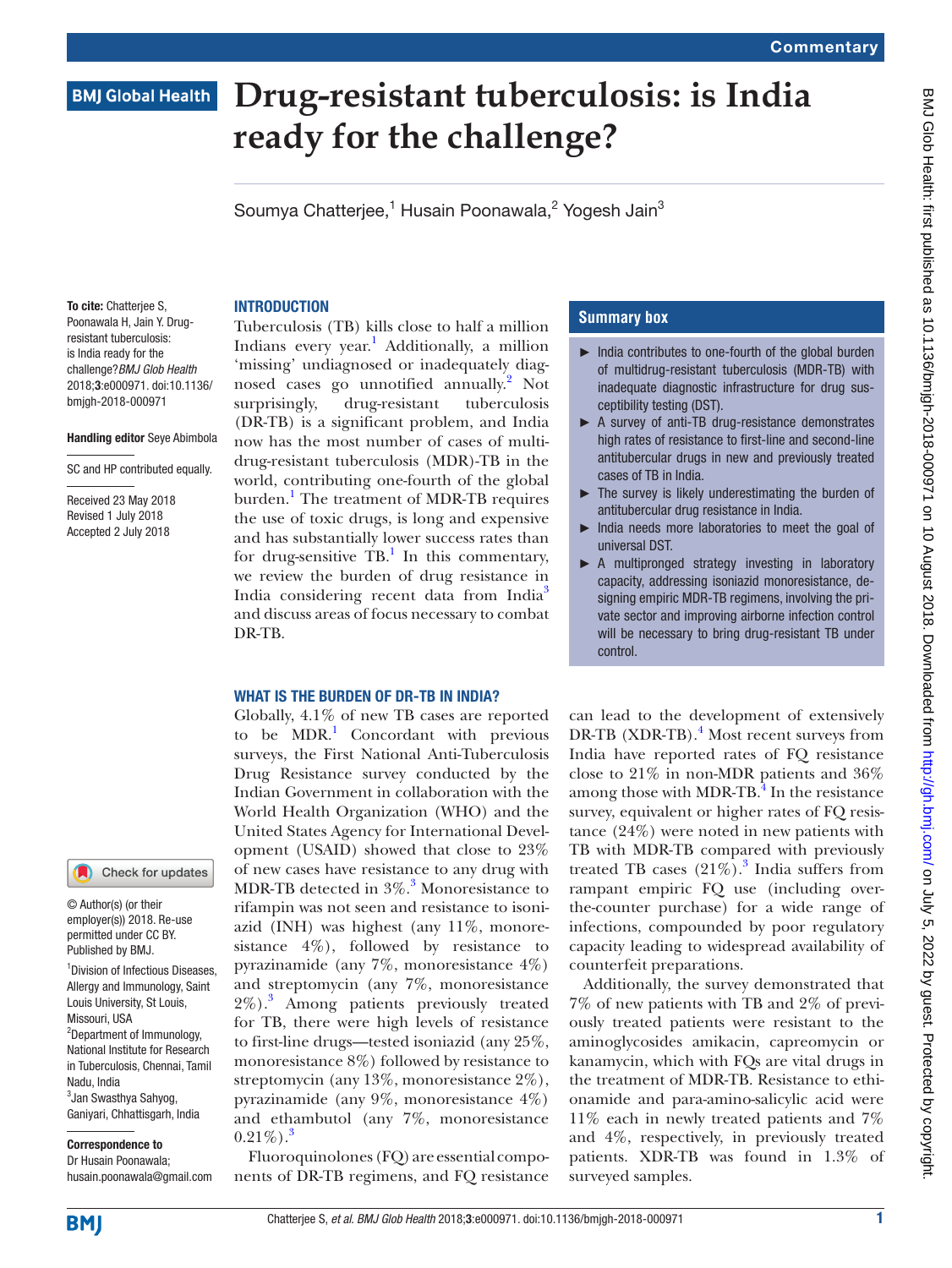The high rates of drug resistance to both first-line and second-line drugs is alarming, but it is likely the survey is underestimating the true burden of resistance in India. The survey only included patients with smear-positive TB, excluding smear-negative TB and extrapulmonary TB, as well as patients diagnosed in jails and prisons. Most striking was the lack of involvement of the private sector, which may be treating more cases of TB than is currently estimated, with high rates of drug resistance reported from cities like Mumbai.<sup>56</sup>

The approximately 5300 patients that were sampled represent less than 0.2% of the 2.8million annual cases of TB. Additionally, the 120 TB units sampled cover 1.3%–2.5% of the entire population; since the distribution of drug resistance in the country is not uniform, this sampling strategy may have excluded areas with high rates of DR-TB. This is reflected by the absence of primary MDR-TB cases in Haryana, Jammu and Kashmir, Karnataka, Meghalaya, Orissa and Telangana in the survey, $3$ whereas there were 3264 cases of MDR-TB cases reported to the government in 201[7](#page-2-5) as per the India Report 2018.<sup>7</sup> Between 2015 and 2017, our hospital in Chhattisgarh, in rural central India, obtained phenotypic drug-susceptibility testing (DST) using Lowenstein-Jensen (LJ) media in 417 samples and found 8% of treatment-naive patients to have INH monoresistance and 3.5% to have MDR-TB.

## Laboratory capacity for diagnosis of DR-TB in India

Phenotypic DST for TB is performed using solid culture (LJ) or liquid culture (MGIT 960), both of which require time (2–12weeks), resources and expertise and hence are performed only in referral laboratories. Molecular assays such as Xpert MTB/RIF (Gene Xpert) and line probe assays (LPAs) detect resistance in hours compared with the weeks required for phenotypic DSTs. The Revised National Tuberculosis Control Programme (RNTCP) recommends that DST be performed only in those with a history of previous treatment for TB, or for those with risk factors for resistance. Under the National Strategic Programme for Tuberculosis  $2017-2025$  (NSP), $8$  the government intends to perform DST (phenotypic or molecular) on all TB samples, but at present universal DST is performed on samples from 257 of 712 districts in the country.<sup>7</sup>

India currently has 628 Gene Xpert machines and 74 RNTCP certified laboratories to perform susceptibility testing.<sup>[7](#page-2-5)</sup> In 2017, under the RNTCP, India performed 1.07million Xpert MTB/RIF tests, 93 989 LPA tests, and second-line DST for 26832 samples.<sup>[7](#page-2-5)</sup> However, to diagnose the estimated 2.8million cases of TB and 150000 cases of MDR-TB every year, the number of laboratories and the number of samples tested in each laboratory will need to be scaled up.

Commercial molecular tests detect select resistance-conferring mutations and are currently unavailable for many second-line drugs. Whole-genome sequencing (WGS) studies from India have demonstrated novel mutations that may not be detected by commercial tests.<sup>9</sup> In addition, with 238 mutations across 18 genetic loci responsible for resistance to 13 first-line and second-line drugs, $^{10}$  detection of resistance to drugs other than rifampin may not be amenable to a simple molecular test. TB strains circulating in India differ from those in other parts of the world,<sup>9</sup> and commercial tests may perform differently in India than they do elsewhere. In these situations, phenotypic DST may be the only way to detect resistance, for which building phenotypic DST capacity is vital.

WGS offers great potential for the rapid and comprehensive diagnosis of resistance and is becoming routine for the identification of anti-TB drug resistance in the developed world. India is building the capacity to perform WGS at all six National TB Referral Laboratories. Investments in bioinformatics and multidisciplinary studies to determine significance of novel mutations will be necessary for WGS to impact clinical care.<sup>11</sup>

Ultimately, the goal should be to detect all cases of TB and DR-TB through universal culture and DST and develop the capacity to perform targeted sequencing or WGS to detect novel mutations.

#### Is INH monoresistance being taken seriously enough?

Nearly 90% of INH resistance in India is caused by *KatG* mutations, associated with high-level resistance and poor treatment outcomes $^{12}$  $^{12}$  $^{12}$ ; the development of INH resistance precedes the development of MDR-TB.<sup>13</sup> Initial INH resistance increases incidence rates of treatment failure and relapse compared with pan-sensitive strains (incidence rate ratio 10.9 and 1.8, respectively).<sup>14</sup> Data from the most recent National workshop on DST-guided treatment in India reveals poor treatment success rates for INH monoresistant TB, ranging from  $31\%$  to  $53\%$ . Studies will need to define clinical risk factors for INH monoresistance, perform universal DST to allow detection of INH resistance in all cases, and conduct prospective trials to determine optimal treatment regimens for patients with INH monoresistance.

#### Empiric treatment of MDR-TB and contacts

Indian guidelines recommend treating previously treated TB cases as presumptive DR-TB. However, phenotypic DST results may take months, and the results of the current survey present the challenge in selecting an appropriate treatment regimen of 4–5 active drugs for previously treated TB cases given the delays in obtaining DST results. With high rates of FQ and streptomycin resistance, the best empiric regimen until DST results is unknown. Additionally, it is unclear what prophylactic regimens should be used for contacts of patients with MDR-TB. Further research to design empiric regimens for both these populations is essential.

#### Involvement of the private sector

An estimated 1million cases of TB are not reported to the government every year, and the majority of these are